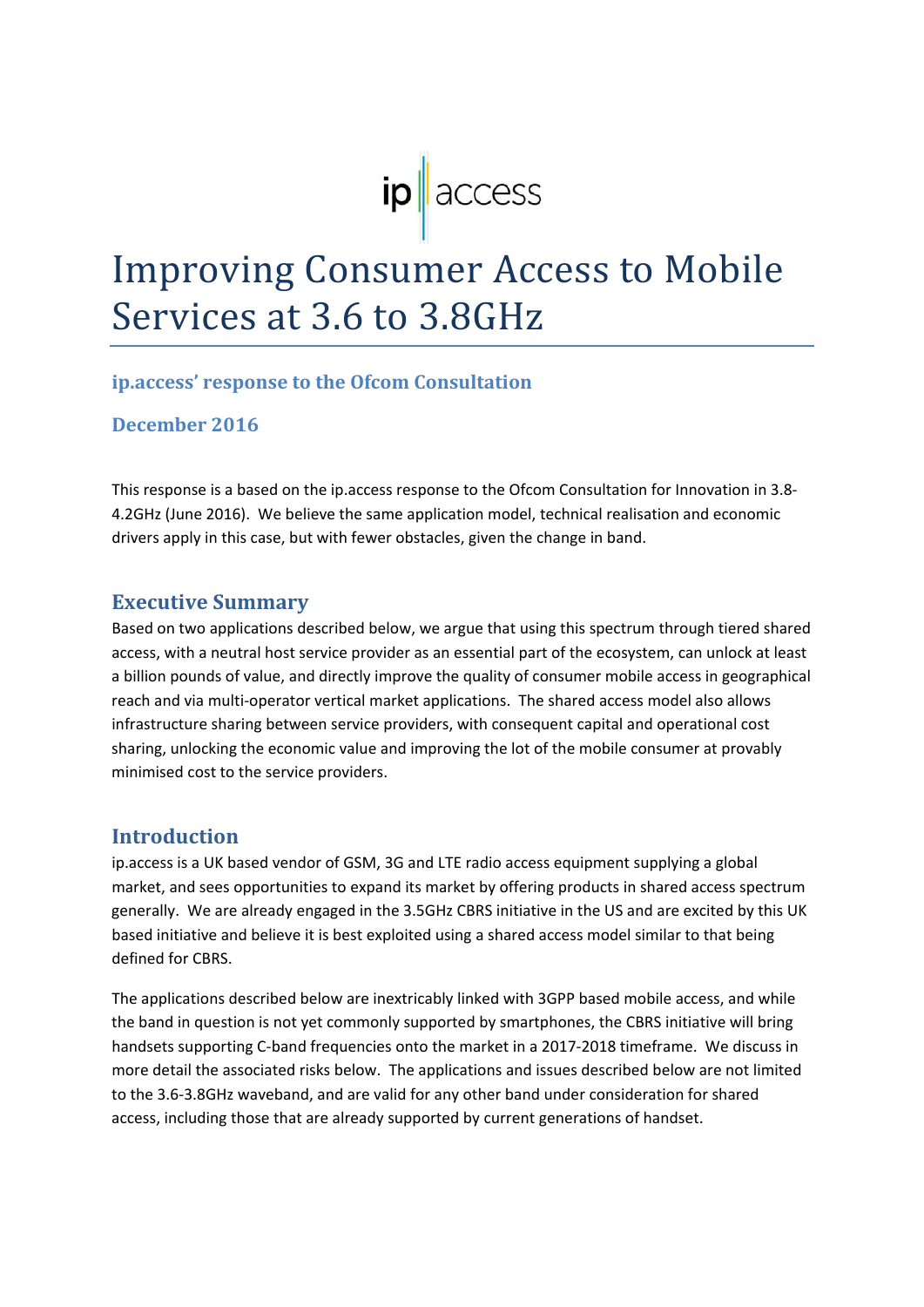# **Problem Statement**

The Mobile Broadband market in the UK suffers from two issues that are largely unaddressed by Mobile Network Operators (MNOs) today. While many service providers (not just mobile ones) focus on the headline "speeds and feeds" of their offer, key Quality of Experience (QoE) issues, such as completeness of geographic coverage and multi-operator vertical market applications, go untended. The geographic coverage issue is both a static problem – service is unavailable in key locations – and a dynamic one – calls drop and streaming data stalls as subscribers move into the gaps between cells. The vertical market issue is a structural one, stemming from a misalignment of the commercial objectives of operator and enterprise. Venues of many types serve their customers regardless of their MNO affiliation, and their own customer experience suffers as a result of the inability of MNOs jointly to deliver service in a given location economically. Such venues include hotels, enterprises in shared buildings, residential and commercial property developments intended for shared and mixed use – where the cellular coverage contributes significantly to the value of the venue – and shortcomings are blamed on the venue owner, not on the operator. While the large prime venues such as airports and sports arenas may have custom multi-operator solutions created for them, the vast majority of sites (98% of them, according to Wireless-2020) go without. In short, each MNO wants to own the enterprise, but the enterprise does not want to be owned by one MNO.

The economic conditions in which of the operators find themselves contributes to both the geographic coverage issue as well as the multi‐operator enterprise one. Operator revenues are in general falling, yet the traffic demand on them increases at a global average of 60% year‐on‐year (Cisco VNI 2016). They focus their resources to address the traffic growth, and are unable to provide solutions to these two key customer satisfaction factors with the necessary scale and speed.

On the other hand, the enterprises, individuals and communities affected by these coverage issues have shown themselves willing to pay (Mobile Experts, 2015). In the absence of a cellular solution, however, they resort to Wi-Fi as the lowest-common denominator solution. But this is no solution at all in reality. It provides only short-term relief to spot coverage issues, and suffers well-known quality of experience issues in logon difficulties, data congestion and missed and failed calls and poor voice quality in Wi-Fi calling. It cannot address the outdoor wide-area coverage in-fill application. Such generally poor performance has contributed to a "get what you get" attitude towards Wi‐Fi which threatens to make the MNOs irrelevant in their core markets. As more people get used to putting up with best-effort Wi-Fi, the value of quality wide-area coverage reduces – a vicious cycle of reduced value and reduced investment.

# **A Proposed Solution**

One model that would help the operators in their mission, and be responsive to these neglected segments' needs, would be to let customers – enterprises, individuals and communities – take some responsibility and control of their own cellular service through the agency of a Neutral Host Service Provider. Such an entity takes responsibility for the provision of radio access to these customer groups, and operates the radio access network on behalf of all the MNOs. Since the Neutral Host is deploying shared infrastructure, it can share the costs between MNOs and deliver solutions at a fraction of capex and opex that each operator acting alone could achieve. One objection to this model has come from the radio network engineering groups of MNOs who see the free deployment of cellular radio equipment as the end of their ability to deliver consistent high quality service in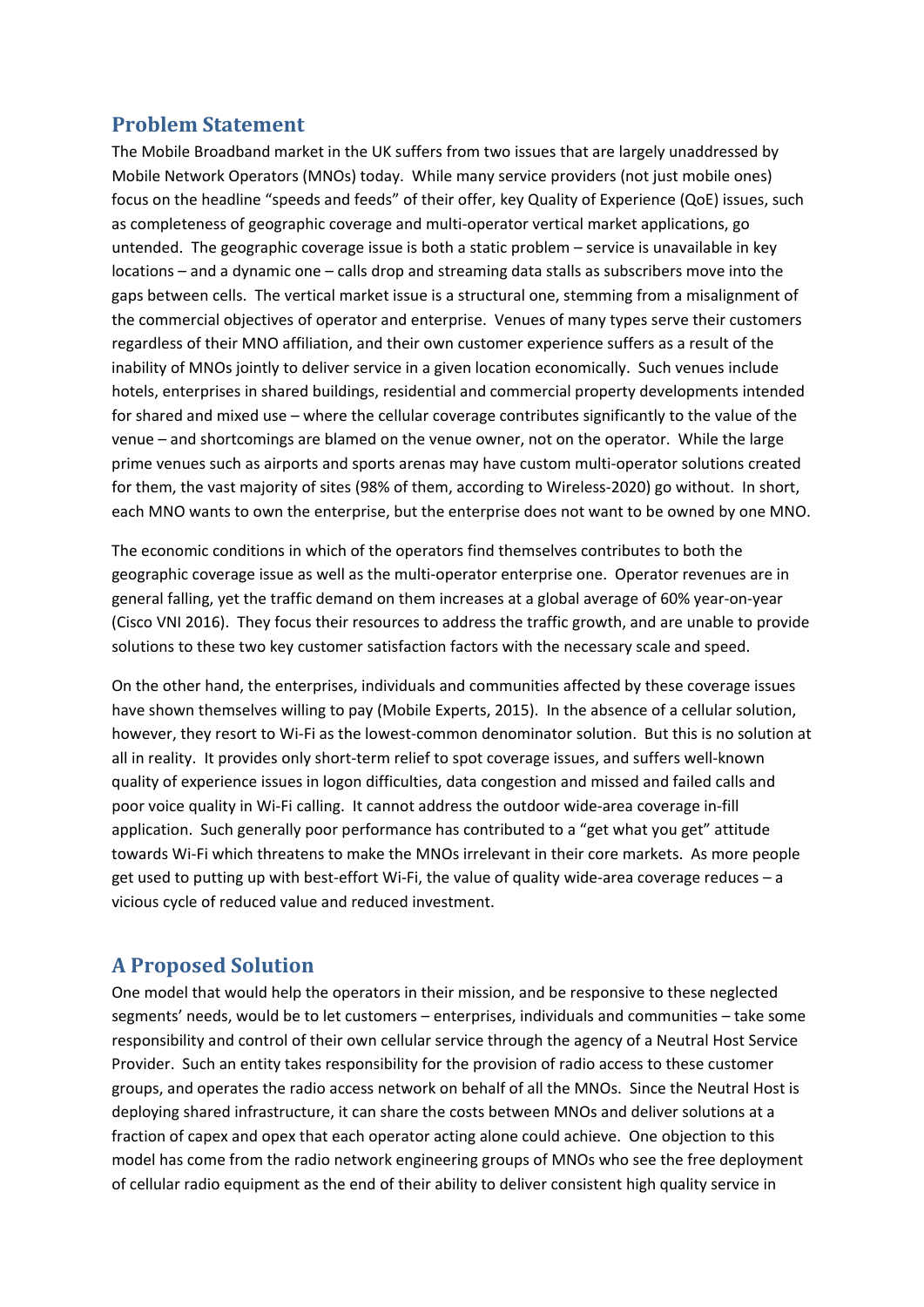their networks. Such an objection is arguable on its own merits, but disappears entirely if the neutral host uses separate spectrum.

Hence the importance and timeliness of this Ofcom consultation in considering such spectrum.

New, easily accessible, dynamically shareable, managed and cheap spectrum availability will go nearly all the way to removing the economic barriers and commercial misalignments, and open opportunities for the Neutral Host to solve these coverage and quality issues on behalf of all the existing MNOs and for the end‐user groups.

Such a model has been followed by the tower‐sharing industry for many years with great success, where the passive macro network assets – towers, cell sites, power generation and to some extent fibre transmission – are managed by a single company and offer shared access to all the MNOs. MNOs have been understandably reluctant in many cases to share spectrum on a similar model (though counterexamples do exist) but the introduction of shared spectrum takes this barrier away entirely, and allows the introduction of a new generation of service providers who are able to improve the QoE for all MNOs at a fraction of the cost of the MNOs doing it for themselves.

In summary, the applications are two:

**Geographic/Dynamic QoE Enhancement** – providing cost‐effective multi‐operator QoE (handover and in-fill) improvements between cells in the macro and indoor network where the static traffic is low.

**Multi‐Operator/Static Vertical Market Access** – providing access in locations where multi‐operator service is the primary driver.

In terms of the characteristics in the Spectrum Sharing Framework, the two applications described have similar characteristics. In all cases, the basic radio access technology expected to be used by both applications is LTE. While the 3.6‐3.8GHz waveband is not widely available in smartphones today, the CBRS initiative in the US is expected to trigger the production of handsets to market in a 2017‐2018 timeframe (chipsets in 2017, with phones available in 2018) that cover at least the 3550‐ 3700MHz band. Given the global product specifications of most smartphone vendors, such handsets will become mainstream, and would be able to use at least the 3.6‐3.7GHz segment of the proposed band. If this spectrum were made available for MBB use in the UK, it is highly likely that devices to use it will be available in a timely manner. Additionally, if the spectrum sharing and coordination methods were broadly similar to those adopted for CBRS, the technology to exploit it would be available very quickly from UK sources.

# **Market Size and Economic Value**

In the UK, the availability of this new spectrum would allow the deployment of new infrastructure into areas previous uneconomic to provide.

The ONS collects data on the number of enterprise premises and their occupancy, which is graphed here for convenience. The source data is here *http://www.ons.gov.uk/ons/taxonomy/index.html?nscl=Businesses+by+Size#tab‐data‐tables*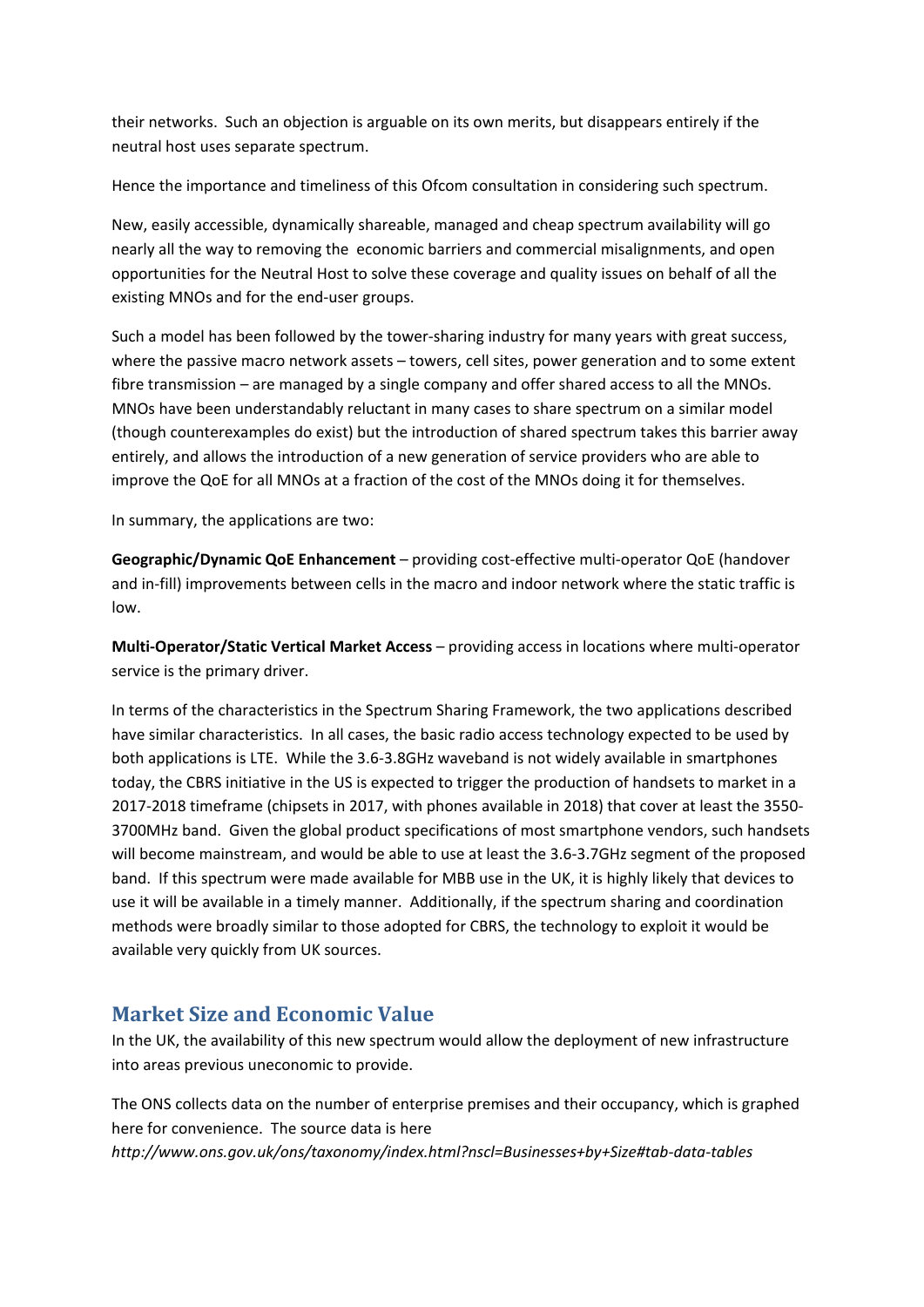

All of these nearly 2.5m enterprise sites are potential customers for one or more infrastructure elements to improve the cellular access of their consumer customers. With an average deployed value of £1000, it is easy to see a billion pound market emerging from such spectrum, and this is just the enterprise verticals route to the consumer.

In helping the operators with the geographical coverage problem, the same spectrum can be applied for additional value. We have no hard data for the number of potential sites, but it is likely in the many tens of thousands, but with a value per site perhaps five times greater, leading to an economic value in the hundreds of millions.

#### **The CBRS Model in the UK**

To address these two applications, among others, we propose a spectrum sharing/spectrum leasing arrangement of a similar nature to that being proposed for the Citizen's Broadband Radio Service (CBRS) in the US. See https://www.fcc.gov/rulemaking/12‐354 for a general description of CBRS. Such an arrangement will allow end users and communities to take some charge in extending cellular service into the homes, enterprise and communities, while allowing continuity of service for existing licensees and other priority users of the band. It reduces the administrative and operational load on the mobile operator, avoids any interference issues with existing exclusively licensed spectrum, and allows the mobile operator to scale its service to an extent it has been historically unable to do. It also re-aligns the commercial objectives of all parties. Mobile operators can compete to provide capacity within the framework of the Neutral Host, while the Neutral Host isolates the enterprise from the unwelcome "own‐the‐customer" instincts of the MNO.

We do not necessarily propose the adoption of the CBRS model wholesale, but adapted to the needs of UK plc. One potential adaption is described below.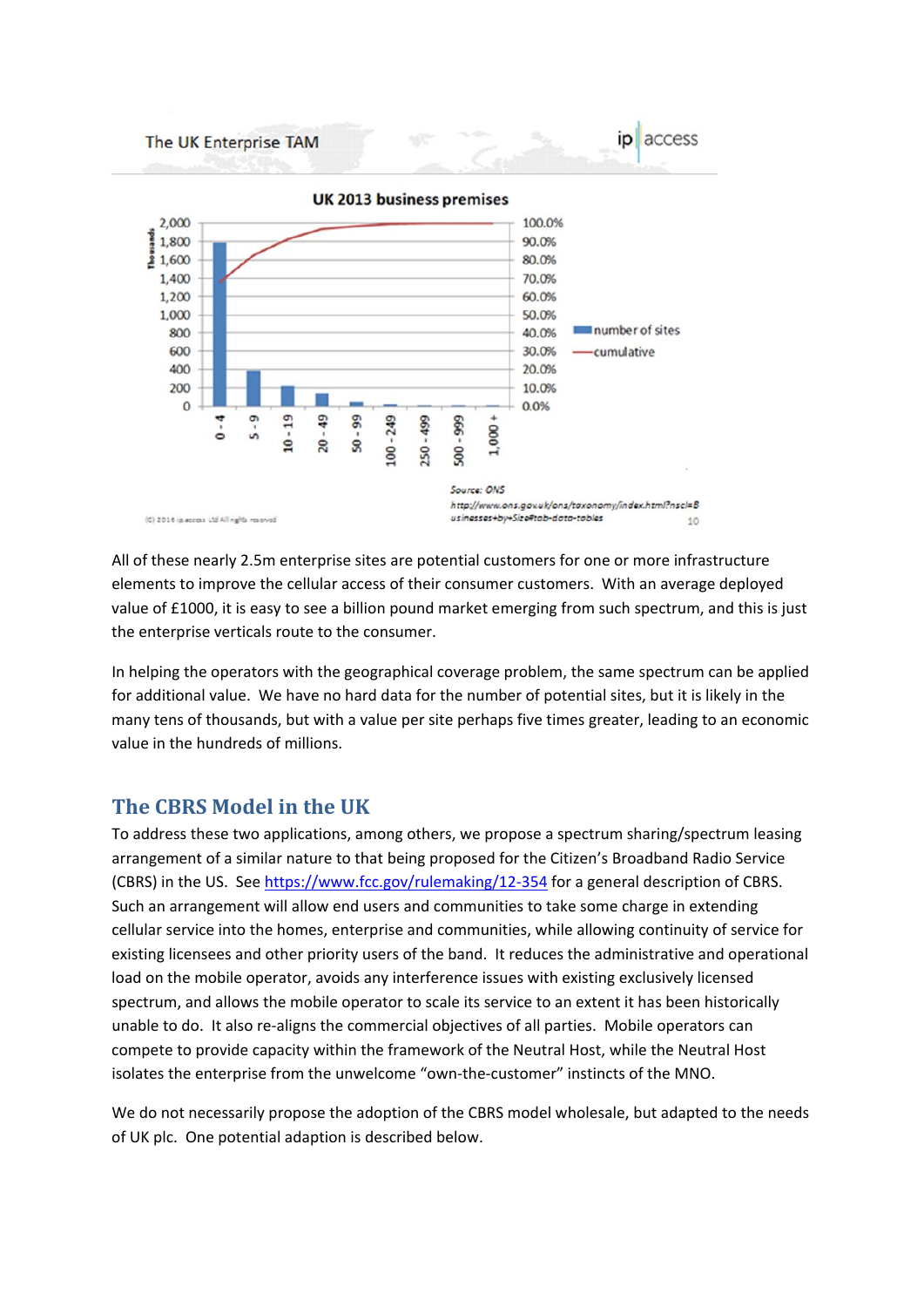The US model has three tiers of authorisation:

Highest Priority: Incumbent Users: In the US these are primarily the US Navy and Coastguard.

Second Priority: Priority Access: These are close to the traditional exclusive use license – but with a shorter term and specific renewal conditions. Even so, such Priority Access must give way to the Incumbent Users on demand.

Third Priority: General Access. This is an innovation, and allows infrastructure devices to request spectrum and be granted it on a time-limited leasehold basis in specific areas. Such spectrum leases may be very short-term and are revocable as usage in higher tiers dictates.

The three tiers are coordinated by a Spectrum Access System, which is essentially a whitespace database administered by third parties. Google and Federated Wireless are often cited as the first two operators of this service. The SAS takes input from the FCC, and from the users of all tiers of authorisation, aggregates it and uses it in the control of the leases, essentially as a coarse grained interference coordination mechanism.

Infrastructure devices are required to have a SAS client in order to interrogate the SAS and respond to authorisations and revocations, and also some method of locating themselves geographically. The method is not defined, so may be GPS, or a configuration setting with some method of confirmation. Such small-cell location technology is well-known, even for in-building deployments – having been pioneered by ip.access, Cisco and AT&T in the residential 3G deployments beginning in 2009.

The CBRS model also allows for an Environmental Sensing Capability – not necessarily co‐located with the infrastructure devices – that can provide more fine-grained information as to spectrum usage in particular locations – near naval installations in the US case, for example.

In the UK case, it is to be considered whether the 3‐tiers are required, and how they map across. One possibility would be to grant the existing users – the fixed links and satellite earth stations – the status of Incumbent. All other users of the spectrum would be allocated spectrum dynamically around these Incumbent users – thus giving some guarantees to their continued spectrum cleanliness.

In arguments below, ip.access sees a benefit in having long‐term stable, narrow‐band allocations to simplify the neighbour management of the new spectrum with respect to existing MNO allocations. Such long-term allocations might be managed within the second tier – the Priority Access Layer.

Short-term, non-persistent, traffic-driven allocations would then be part of the General Access Layer.

#### **Time and Duration of Spectrum Authorisations:**

#### **Geographic/Dynamic QoE Enhancement:**

A baseline of spectrum availability is required 24x7, but diurnal and seasonal variations will exist – for instance rush-hour or holiday traffic – which may require additional spectrum bandwidth in certain cases. In LTE terms, a 1.4MHz carrier will be sufficient for baseline coverage which,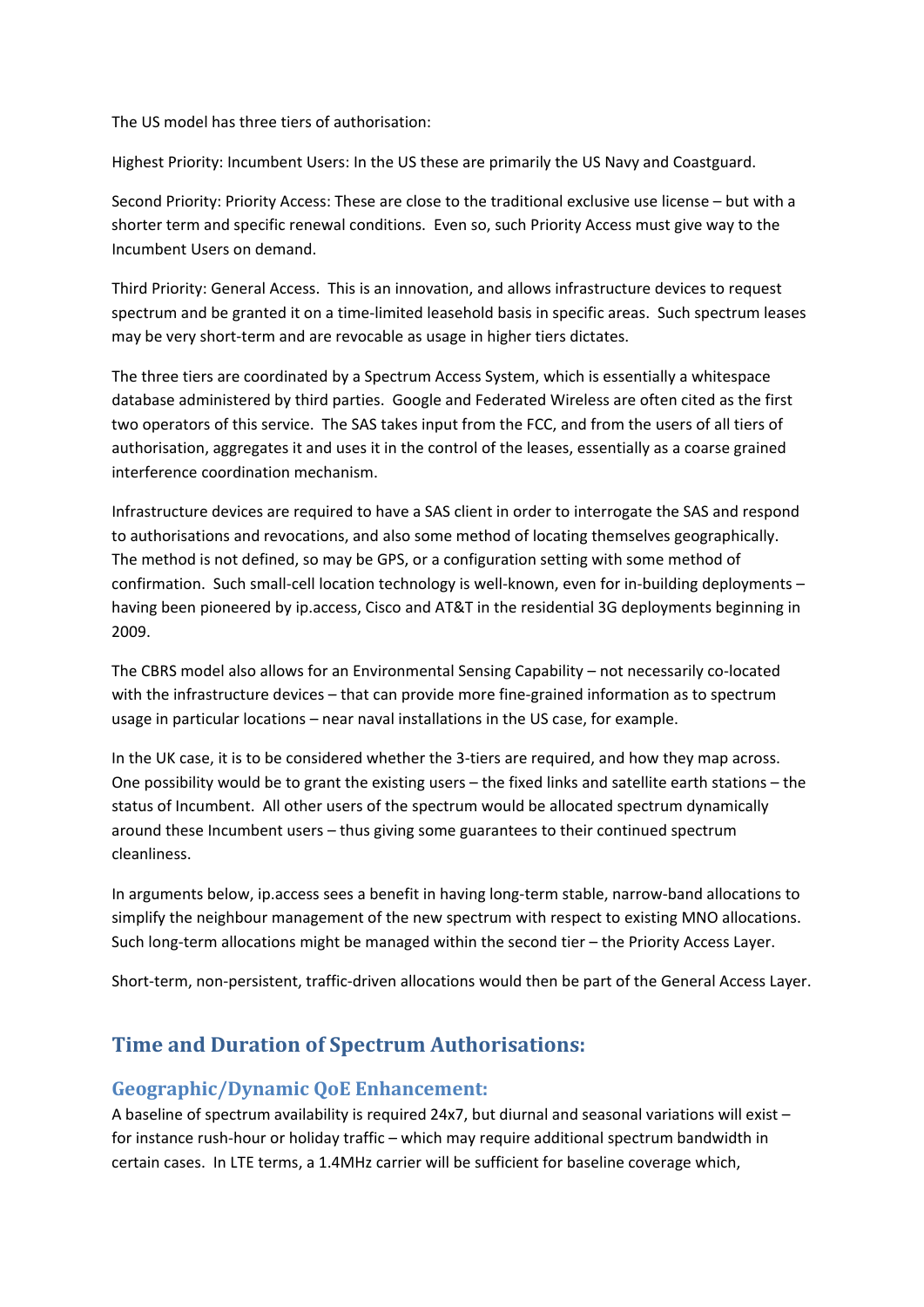according to the interference studies quoted in the consultation, should be available practically everywhere in the UK.

#### **Multi‐Operator Vertical Market Access**

When venues are closed a minimum bandwidth requirement to support maintenance and security staff may be available from existing macro networks (especially as the venue staff themselves may all be corporate subscribers to a single network). During operating hours, a full 20MHz carrier or possibly multiple 20MHz carriers may be required.

#### **Geography and Coverage**

As described, the applications are intrinsically localised, but they will be nationwide.

The Geographic/Dynamic QoE Enhancement application will be primarily outdoor. The maximum range of the outdoor deployed in-fill application will be less than 1km. The propagation at these frequencies mitigates against long‐range operation.

The Multi‐Operator Vertical Market Access application will be primarily indoor, but may have some outdoor deployments in enterprise campuses for instance.

#### **Quality of Service**

The goal is to offer an improvement in QoE over the existing MNO coverage, taking the MNOs as a whole. Therefore some degree of guaranteed availability is desirable. It's expected that this is achievable with the bounds of the Spectrum Sharing Framework, if the guarantee is expressed in statistical terms.

LTE itself is extremely tolerant of interference and within a single carrier can shift traffic between resource blocks to avoid interference in real-time. It is the ideal radio technology for shared access spectrum.

#### **High Level Technical Characteristics**

For the Geographic/Dynamic QoE Enhancement application we expect an ERP to be of a 1‐5W level, with an dipole/omni antenna to provide approximately 1km or less of range. As noted earlier, capacity not being the driver for this application – sectored or directional antennas are not specifically required.

For the Multi-Operator Vertical Market Access application we expect a LABS class product with maximum ERP of 250mW or less for indoor deployment will be the norm.

#### **Capacity Requirements**

For the Geographic/Dynamic QoE Enhancement application, where reliable handover of mobile traffic is the primary driver, and voice traffic in particular, the bandwidth requirements are not expected to be high – a 1.4MHz carrier will suffice.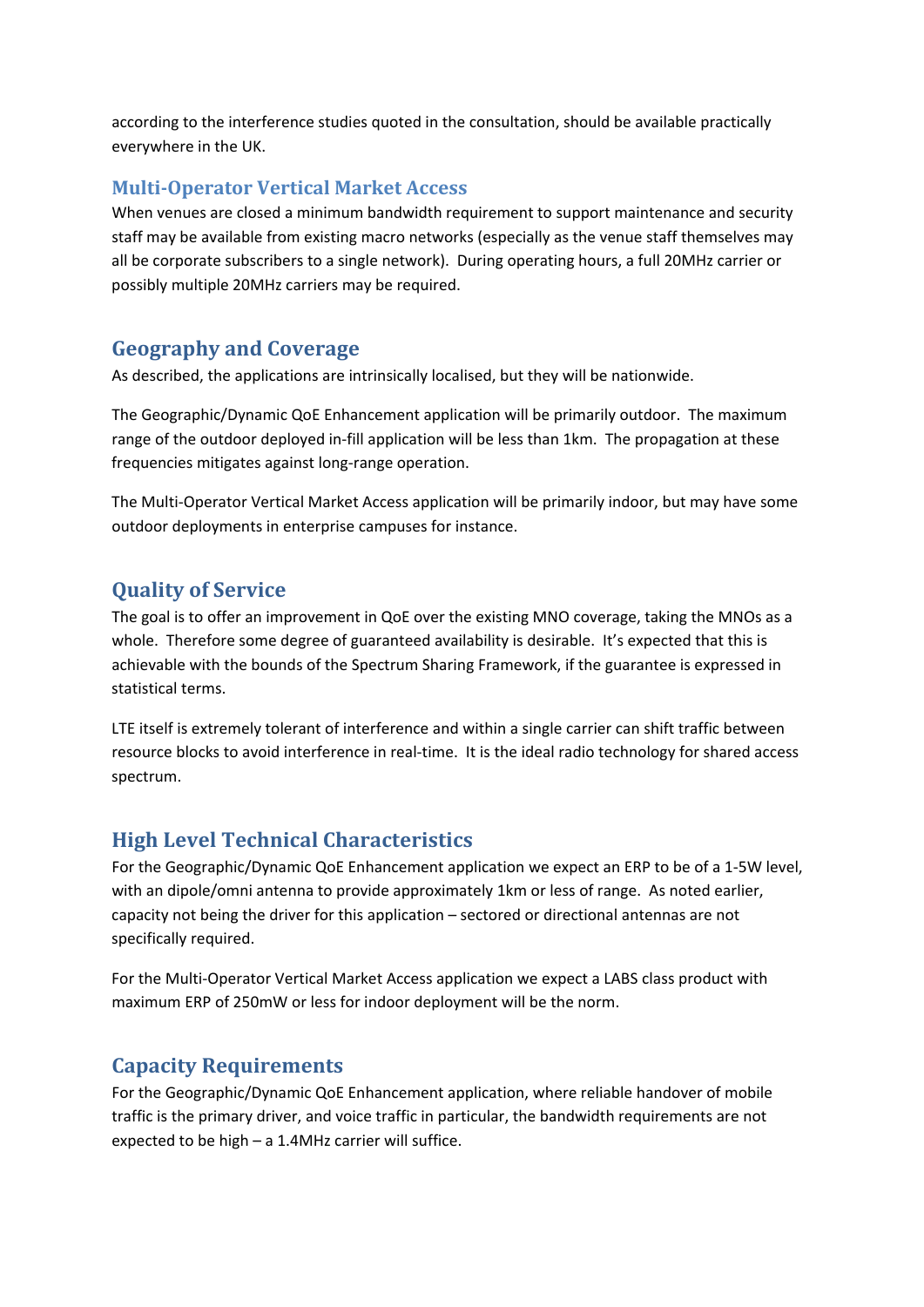For the Multi‐Operator Vertical Market Access application, the bandwidth requirements will be higher, but likely deliverable using a single 20MHz carrier, with small cells being the primary capacity enhancer. In some situations potentially multiple carriers may be desirable, but these are not expected to be mainstream.

#### **Density of Use**

This is intended for mass market roll‐out, using commercially available handsets and infrastructure equipment. We note the limited availability of spectrum in certain areas close to fixed links, and believe the simulations (which are acknowledged to be conservative) show that the small spectrum requirements of the Geographic/Dynamic QoE Enhancement use case make it will be deployable within those availability limits.

#### **Evolution of these Criteria over the Life of an Authorisation**

We expect that the spectrum authorisation for these applications will have two lifetimes, one short, one long.

For static/baseline applications and capacity, we expect a long authorisation lifetime of the narrowest bandwidth (e.g. 1.4MHz) will be desirable, to ensure that the neighbour relationships with the incumbent MNOs are stable, and do not require frequent reconfiguration

For busy‐hour and enhanced capacity, the applications can tolerate quite short‐lived authorisations, since the frequency relationships between the baseline carrier and the capacity carriers can be highly dynamic.

For instance, if carrier aggregation is the method of meeting peak capacity, the primary carrier can be 1.4MHz wide and quasi-statically authorised. The secondary carrier can be 20MHz wide and authorised almost on an instantaneous basis, certainly on an hourly basis.

With these and other methods, these applications can be met with great flexibility and tolerance to the other users of the spectrum.

#### **Economies of Scale and Harmonisation**

As has been noted already, the CBRS infrastructure, including the Spectrum Access System to manage the temporary leasing of spectrum as envisaged in this response is planned to be deployed in the US beginning middle of 2017, according to the CBRS Alliance. By adopting a similar spectrum sharing architecture in the UK, we will be able to take advantage of the experience in this US, and re‐ use technology already developed and proven for the US market.

If this spectrum is allocated for Shared Access, with the applications described above in mind, there will be no shortage of vendors, candidate Neutral Host Service Providers and MNOs ready to exploit it, and with the CBRS deployments as a highly visible model in the US, lack of information will not be a blocker to use of the spectrum, since it will essentially be baked into the mass market devices, and will be used with no user intervention required.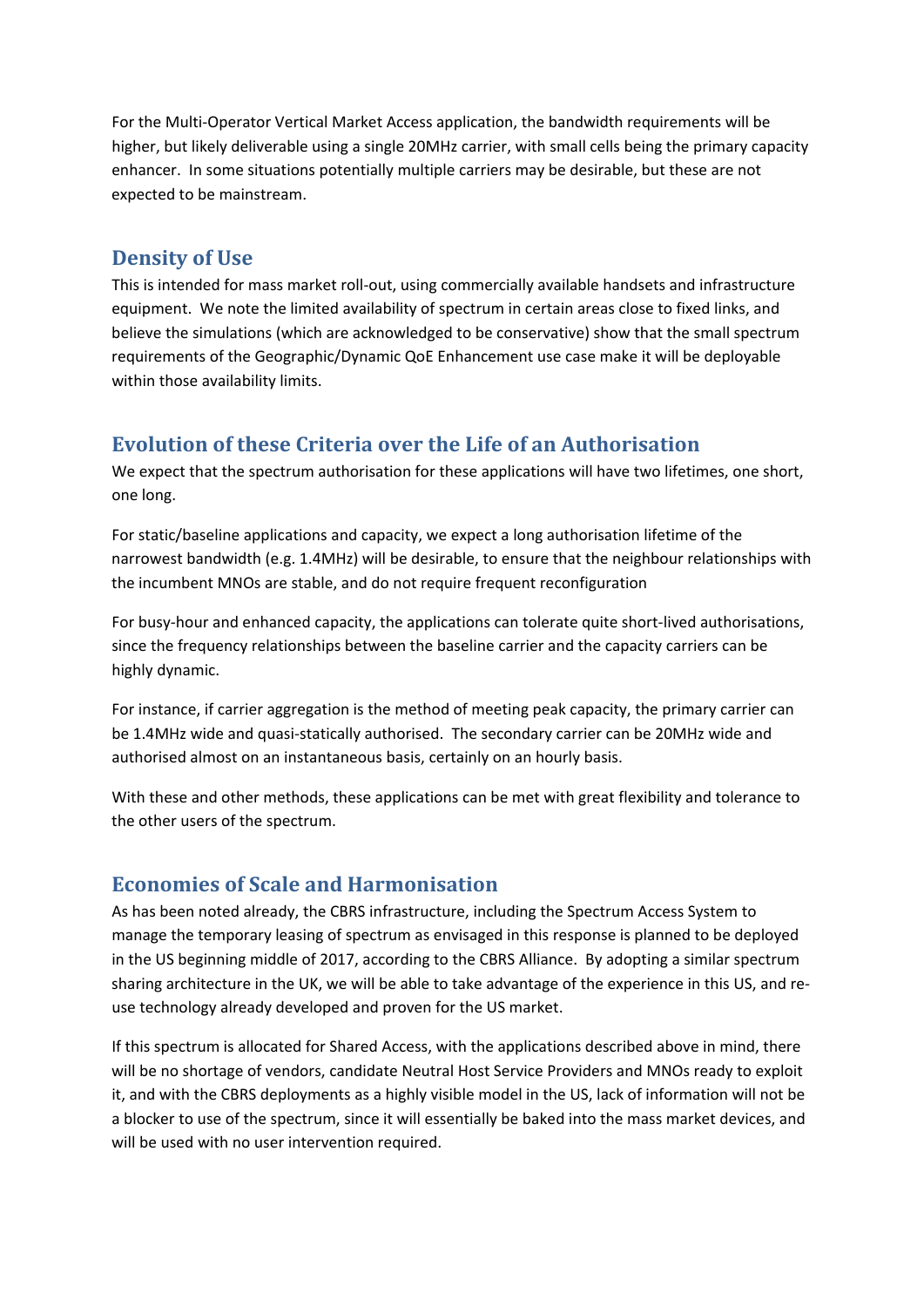#### **Market Barriers.**

As outlined earlier, we believe there is a market of some value behind the applications described ‐ allowing MNOs and others to improve the quality of their networks and the service they offer their subscribers while minimising the capital and operational costs incurred. While it depends on the detail, we don't envisage the transactional costs of sharing to be an inhibitor to this market at all. Additionally, we see these applications as enhancing the value of the incumbents' licensed spectrum holdings, especially for UKBroadband.

# **Authorisation Barriers**

With the tiered authorisation that we envisage, following the SAS/CBRS model described, we don't see particular authorisation barriers. We would expect any frequency specific type-of-service constraints to be burnt into the logic behind the SAS, so that leases can be requested and granted quickly and simply. Obviously if those constraints limit the spectrum that is available for sharing for a given service unduly, that will devalue the proposition, but that almost goes without saying. With a small-cell based, SAS based sharing model, we do not expect these applications to place onerous demands on the spectrum under consultation.

#### **Summary**

In summary, we recommend the adoption of a scheme similar to the CBRS/SAS model currently being developed to exploit 3.5GHz shared access spectrum in the US. It carries with it the protection of incumbents, the ability to support priority fixed‐term licenses as well as opportunistic, general access licenses. With these three tiers of access, any use or user of the spectrum can be accommodated flexibly and profitably, and the ability of the consumer to control and improve their accessibility to mobile services is transformed.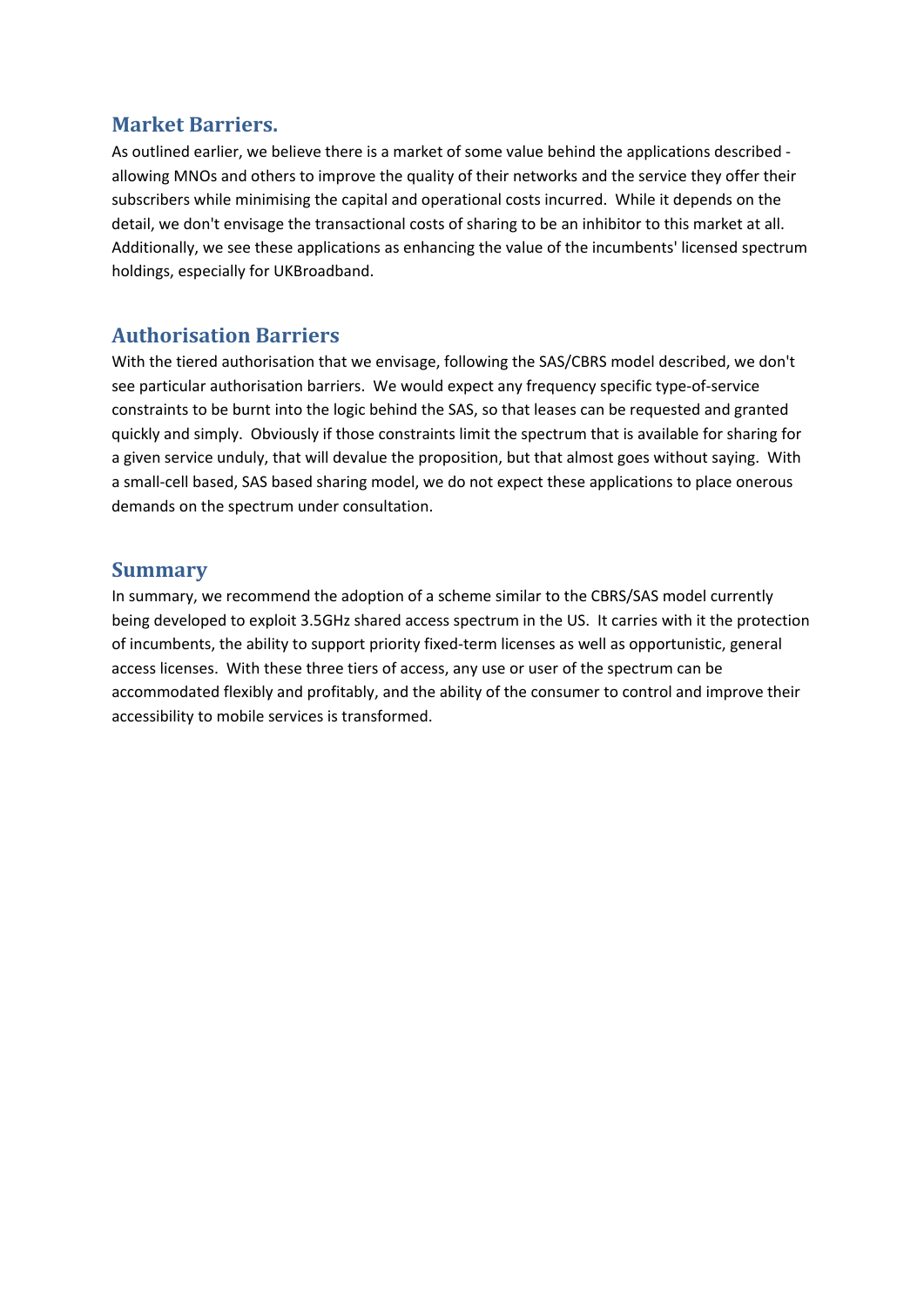# **Annex – the responses as made on the website for reference**

Question 1: Do you have any comments on the use of the 3.6 to 3.8 GHz band by existing services?

*None, other than to note their geographical concentration.*

Question 2: Do you agree with our identification of a trend towards the use of mobile in the 3.6 to 3.8 GHz band?

We do. We note the emergence of a similar band in the US - the CBRS band at 3550-*3700MHz ‐ that will create a new generation of mainstream smartphones able to access at least half of the band without change.*

Question 3: Do you agree with our high level proposal to make 116 MHz within the 3.6 to 3.8 GHz band available for mobile and 5G services, bearing in mind our statutory duties and the high level trends we have identified?

*We would prefer to see the whole band operated under a single tiered shared access scheme, with the UK Broadband and other fixed link and satellite licensees occupying a high tier of the scheme, recognising their incumbency. Ideally we would like to encourage such users to move above 3700MHz, as discussed in the following question.*

Question 4: Do you agree with our general approach regarding spectrum currently licensed to UK Broadband?

*We would prefer to see UK Broadband's holdings moved above 3700MHz so that the emerging CBRS capable smartphones (which will likely be restricted to operation below 3700MHz) can access the maximum amount of spectrum, under a tiered shared access scheme. We understand the consequential issues of moving one half of the duplex, though we note that the upper half of the duplex can be moved without change of duplex spacing and stay within the 3.8‐4.2GHz band. We ask that this option is considered in future discussions and consultations, especially regarding the 3.8‐4.2GHz consultation, as you note in the consultation brief.*

Question 5: Do you agree with our assumptions, methodology, and conclusions with regards to potential coexistence between mobile and existing fixed links and satellite earth stations? Please refer to annex 5 for further details.

*We don't feel qualified to critique the method in detail, but note that sensing technology is moving on apace, and we're not sure the coexistence study took account of the possibility of sensing the actual interference environment dynamically, as opposed to the static simulations on which the conclusions are based. As the study itself notes, the conclusions are likely conservative and therefore the benefits of the change will be underestimated if the optimisations that dynamic sensing and other techniques can bring are neglected.*

Question 6: Do you have a view on any of the two options we identified? *We're not qualified to comment on the cost of disruption inherent in Option B, but if the priority is to improve consumer access to mobile services in this band, then this*